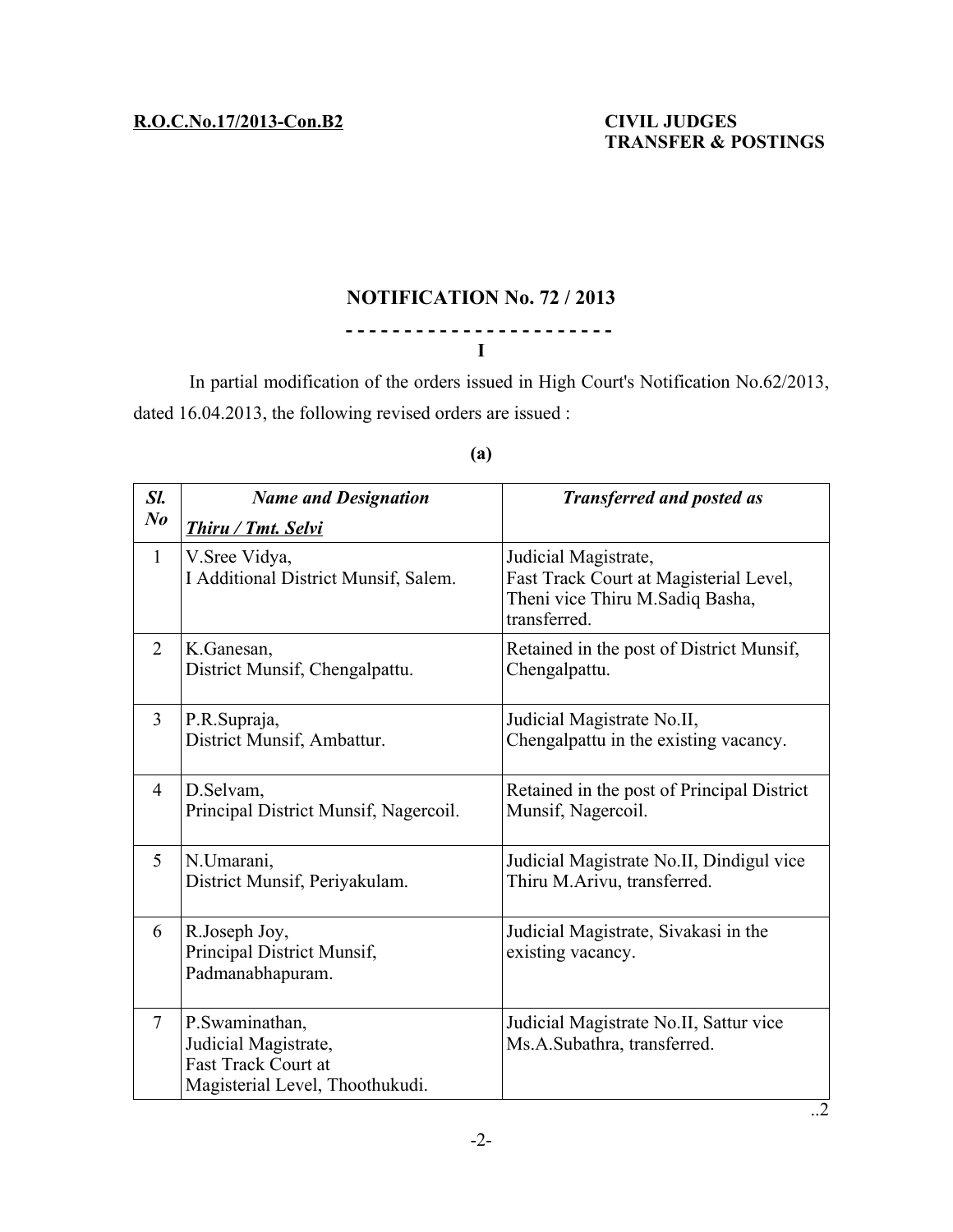| Sl.     | <b>Name and Designation</b>                                            | May be transferred and posted as                                                                                 |
|---------|------------------------------------------------------------------------|------------------------------------------------------------------------------------------------------------------|
| $N_{0}$ | Thiru / Tmt. Selvi                                                     |                                                                                                                  |
| 8       | S.Mohana Ramya,<br>District Munsif, Palacode.                          | Judicial Magistrate, Fast Track Court at<br>Magisterial Level, Karur vice Thiru<br>J.Anvar Sathath, transferred. |
| 9       | C.Rajalingom,<br>Judicial Magistrate No.IV, Madurai.                   | Principal District Munsif, Thoothukudi<br>vice Ms.S.Hema, transferred.                                           |
| 10      | K.Rajmohan,<br>District Munsif-cum-Judicial Magistrate,<br>Kodaikanal. | District Munsif-cum-Judicial Magistrate,<br>Valparai vice Thiru V.P. Velusamy,<br>transferred.                   |
| 11      | T.Munusamy,<br>Judicial Magistrate No.I, Coimbatore.                   | Principal District Munsif, Namakkal vice<br>Thiru S.Chandrasekaran, transferred.                                 |
| 12      | A.Subathra,<br>Judicial Magistrate No.II, Sattur                       | Principal District Munsif, Manamadurai<br>vice Ms.R.Thothiramary, transferred.                                   |

### **(b)**

The Government, in G.O.(Ms.)No.586, Home (Courts-II) Department, dated 30.7.2012, have issued orders sanctioning the constitution of one Judicial Magistrate Court (Additional Mahila Court) in the cadre of Civil Judge at Chengalpattu in Kancheepuram District.

Ms.S.Kanchana, Judicial Magistrate, Madurantagam is transferred and posted as Judicial Magistrate, Additional Mahila Court, Chengalpattu in the newly sanctioned Court.

(This cancels the order of postings issued in respect of aforesaid Civil Judges vide Serial Nos.2, 12, 13, 26, 33, 45, 64, 68, 76, 82, 121, 124 and 125 in High Court's Notification No.62/2013, dated 16.04.2013.)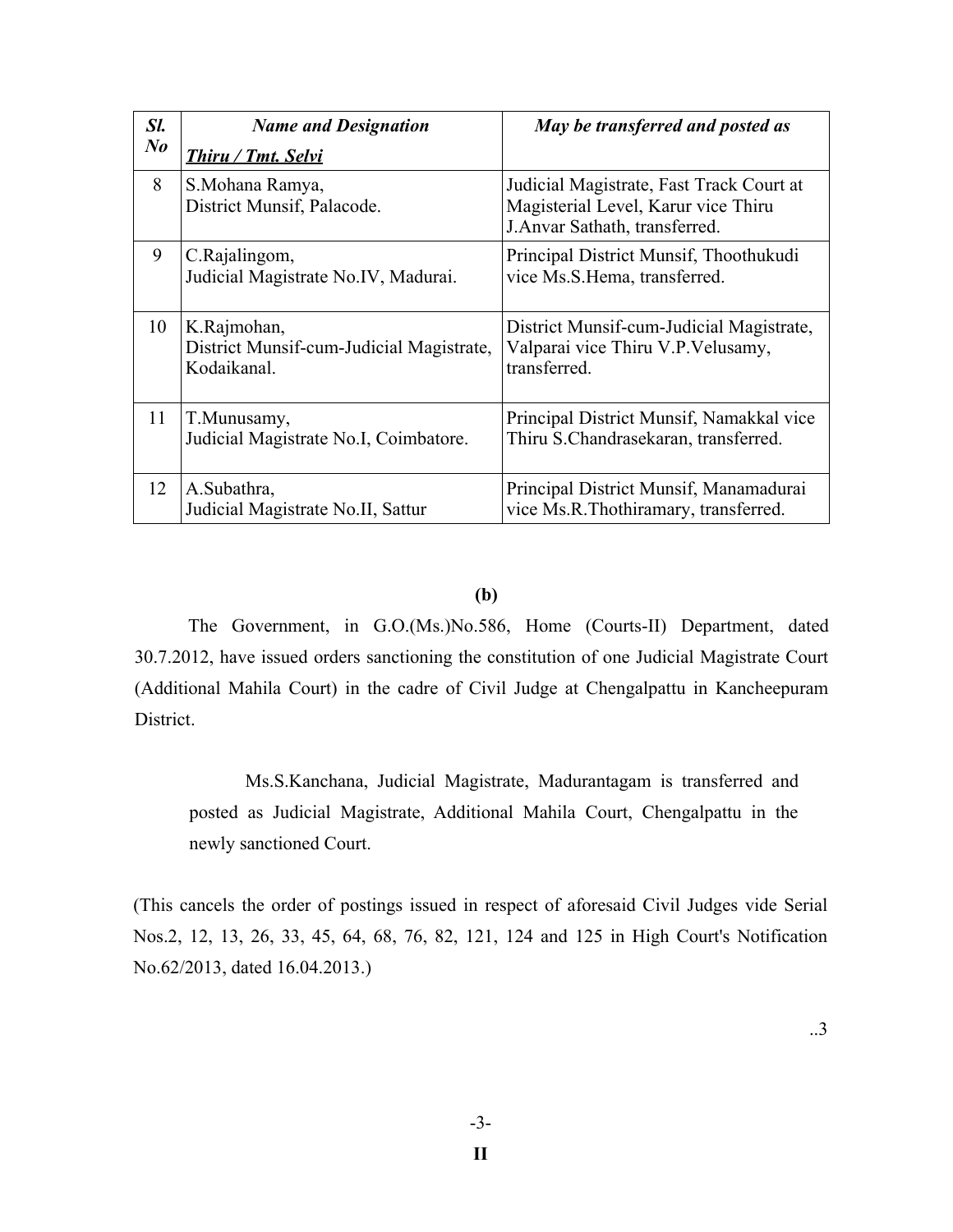The Government in G.O.(Ms).No.673, Home (Courts.II) Department, dated 28.10.2011 have issued orders sanctioning the constitution of a Fast Track Court at Magisterial Level at Omalur in Salem District by shifting the Fast Track Court at Magisterial Level at Attur sanctioned in G.O.Ms.No.1320, Home (Courts.II) Department, dated 11.09.2007.

Ms.P.T.Jenifer, Additional District Munsif, Ariyalur, is transferred and posted as Judicial Magistrate, Fast Track Court at Magisterial Level, Omalur in the said newly sanctioned Court.

### **III**

The Civil Judges mentioned in Column (1) below are transferred and posted to the posts noted against their names in Column (2);

| Sl.            | <b>Name and Designation</b>                                                                               | <b>Transferred and posted as</b>                                                                     |
|----------------|-----------------------------------------------------------------------------------------------------------|------------------------------------------------------------------------------------------------------|
| N <sub>o</sub> | (1)                                                                                                       | (2)                                                                                                  |
|                | <b>Thiru / Tmt. Selvi</b>                                                                                 |                                                                                                      |
| $\mathbf{1}$   | C.M.Saravanan,<br>Judicial Magistrate, Mobile Court,<br>Salem.                                            | District Munsif-cum-Judicial Magistrate,<br>Andipatti vice Thiru P.Sundararajan,<br>transferred.     |
| 2              | N. Sultan Aribeen,<br>Judicial Magistrate, Tiruvarur.                                                     | XXI Metropolitan Magistrate, Egmore,<br>Chennai in the existing vacancy.                             |
| 3              | J. Anvar Sathath,<br>Judicial Magistrate, Fast Track Court at<br>Magisterial Level, Karur.                | Principal District Munsif, Virudhachalam<br>vice Thiru S.Syed Barkathullah,<br>transferred.          |
| 4              | S.Chandrasekaran,<br>Principal District Munsif, Namakkal.                                                 | <b>Additional District Munsif, Namakkal</b><br>vice Thiru M.Seyadhu Sulaiman Ussain,<br>transferred. |
| 5              | M.Seyadhu Sulaiman Ussain,<br><b>Additional District Munsif,</b><br>Namakkal.                             | Judicial Magistrate, Mobile Court,<br>Namakkal in the existing vacancy.                              |
| 6              | G. Manikandaraja,<br><b>I Additional District Munsif-cum-</b><br>Judicial Magistrate No.I,<br>Ulundurpet. | District Munsif, Tiruvaiyaru vice Thiru<br>P.S.Ruskin Raj, transferred.                              |